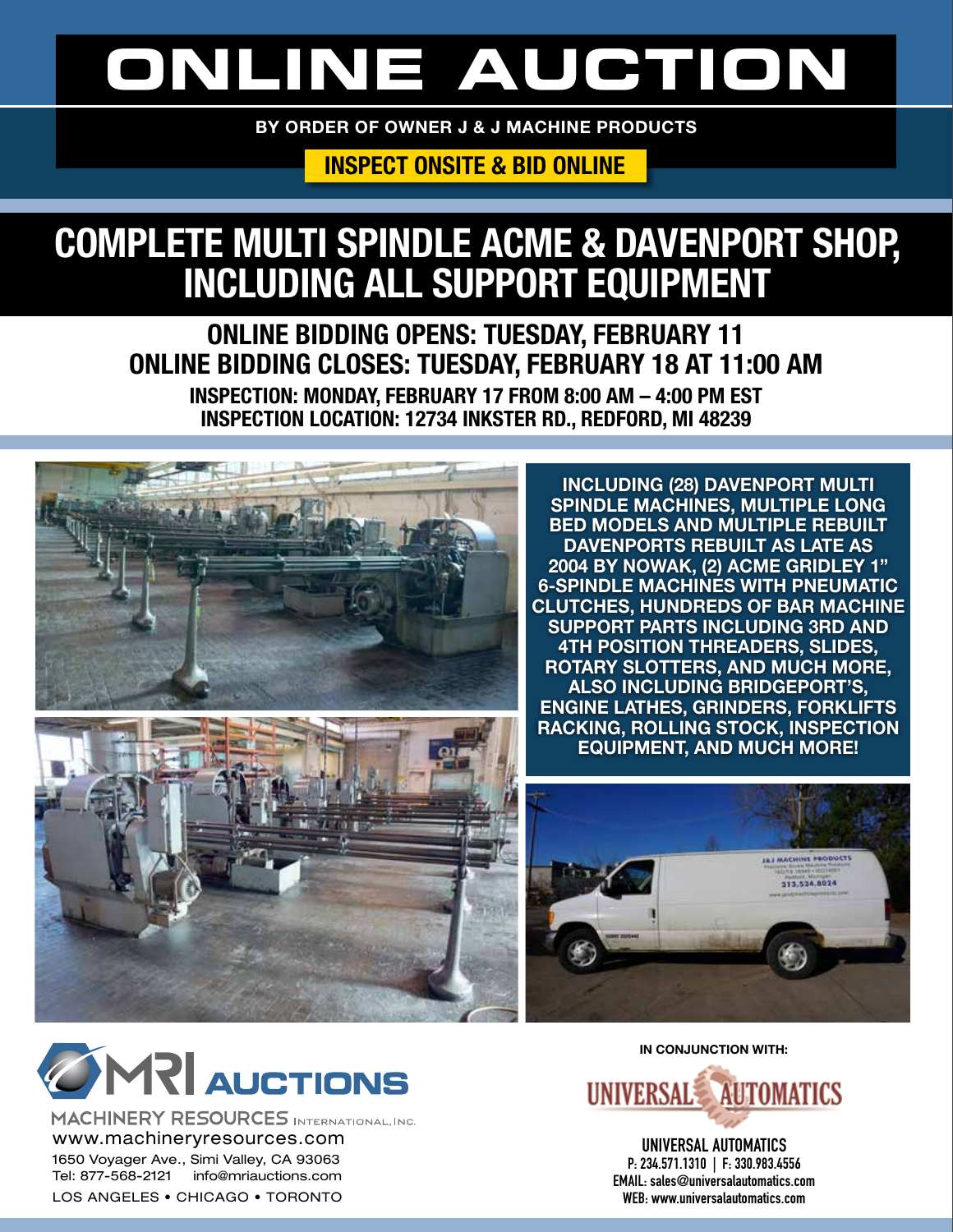### **ONLINE AUCTION**

BY ORDER OF OWNER J & J MACHINE PRODUCTS

#### ONLINE BIDDING OPENS: TUESDAY, FEBRUARY 11

ONLINE BIDDING CLOSES: TUESDAY, FEBRUARY 18 AT 11:00 AM EST

INSPECTION: MONDAY, FEBRUARY 17 FROM 8:00 AM – 4:00 PM EST

INSPECTION LOCATION: 12734 INKSTER RD., REDFORD, MI 48239

#### TERMS:

PAYMENT BY WIRE TRANSFER ONLY.

FULL PAYMENT MUST BE MADE NO LATER THAN 24 HOURS OF WINNING BID. PREPPING, LOADING & TRUCKING IS THE RESPONSIBILITY OF THE BUYER. ALL ITEMS ARE SOLD "AS IS, WHERE IS" WITHOUT ANY WARRANTY, EXPRESSED OR IMPLIED. NO EXCEPTIONS.

#### ONLINE REGISTRATION INFORMATION:

ONLINE BIDDERS MUST MAINTAIN A 25% DEPOSIT AT ALL TIMES DURING THE AUCTION SALE. BIDDING RESTRICTIONS APPLY. CHECK WEBSITE FOR FURTHER DETAILS.

#### REMOVAL:

WEDNESDAY, FEB. 19TH – TUESDAY, FEB. 25TH, FROM 8:00 AM – 4:00 PM EST. NO ITEMS MAY BE REMOVED DURING THE AUCTION, NO WEEKEND REMOVAL. NO EXCEPTIONS.

BUYER'S PREMIUM: 18% FOR ALL ONLINE PURCHASES.

#### ONLINE BIDDING PROVIDED BY:



**For Terms, Complete Catalog and Online Bidding Information Visit:** www.mriauctions.com or Call: 1-877-568-2121



MACHINERY RESOURCES INTERNATIONAL, INC.

www.machineryresources.com

1650 Voyager Ave., Simi Valley, CA 93063 Tel: 877-568-2121 info@mriauctions.com

LOS ANGELES • CHICAGO • TORONTO

### MANUAL MACHINES



**SELECT MACHINE TOOL 1640G GEARED HEAD GAP BED ENGINE LATHE, 16" SWING, 24" SWING IN GAP, 8" SWING OVER CROSS SLIDE, THREADING AND DIAL, TOOL POST, COOLANT SYSTEM, TRAV-A-DIAL GAUGE, STEADY REST**

**BRIDGEPORT 8-SPEED VERTICAL MILLING MACHINE, 1 HP, 9" X 42" TABLE SIZE, (3) TRAV-A-DIAL GAUGES**















### CHIP SPINNERS

**TOLHURST CENTRIFUGAL DIVISION 48" CENTER SLUNG CENTRIFUGE TYPE OIL RECLAIM SYSTEM, S/N T-75009, 7 ½ HP MOTOR, OIL COLLECTION TANK**

**CHIP SYSTEMS INTERNATIONAL CENTRIFUGE TYPE OIL RECLAIM SYSTEM, 44" CENTRIFUGE, 20 HP MOTOR, AUGER CONVEYOR FEED, HYDRAULIC DUMPING LIFT OIL COLLECTION TANK**

**RECLAMET 32" CENTRIFUGE OIL RECLAIM SYSTEM, S/N 2115, AUGER CONVEYOR FEED, HYDRAULIC DUMPING LIFT OIL COLLECTION TANK**

**MASTER CHEMICAL CORPORATION XYBEX SYSTEM YELLOW BELLIED SUMP SUCKER, 5HP MOTOR, 275 GALLON CAPACITY HOSES**

### VEHICLES

**2005 CHEVY E-350 VAN, WITH CAGE PARTITION AND TOW PACKAGE, 173,461 MILES, RUNS GOOD, REGIS-TRATION UP TO DATE, VIN 1FTSS-34S35HA29162**

**FRIEHAUF MODEL FB-9-F2-40 TAN-DEM AXLE 40' STORAGE TRAILER, S/N MEK-8200-13**



CALL ALAN GOTTLIEB TODAY IF YOU ARE CLOSING YOUR SHOP OR HAVE EQUIPMENT TO SELL 1-877-568-2121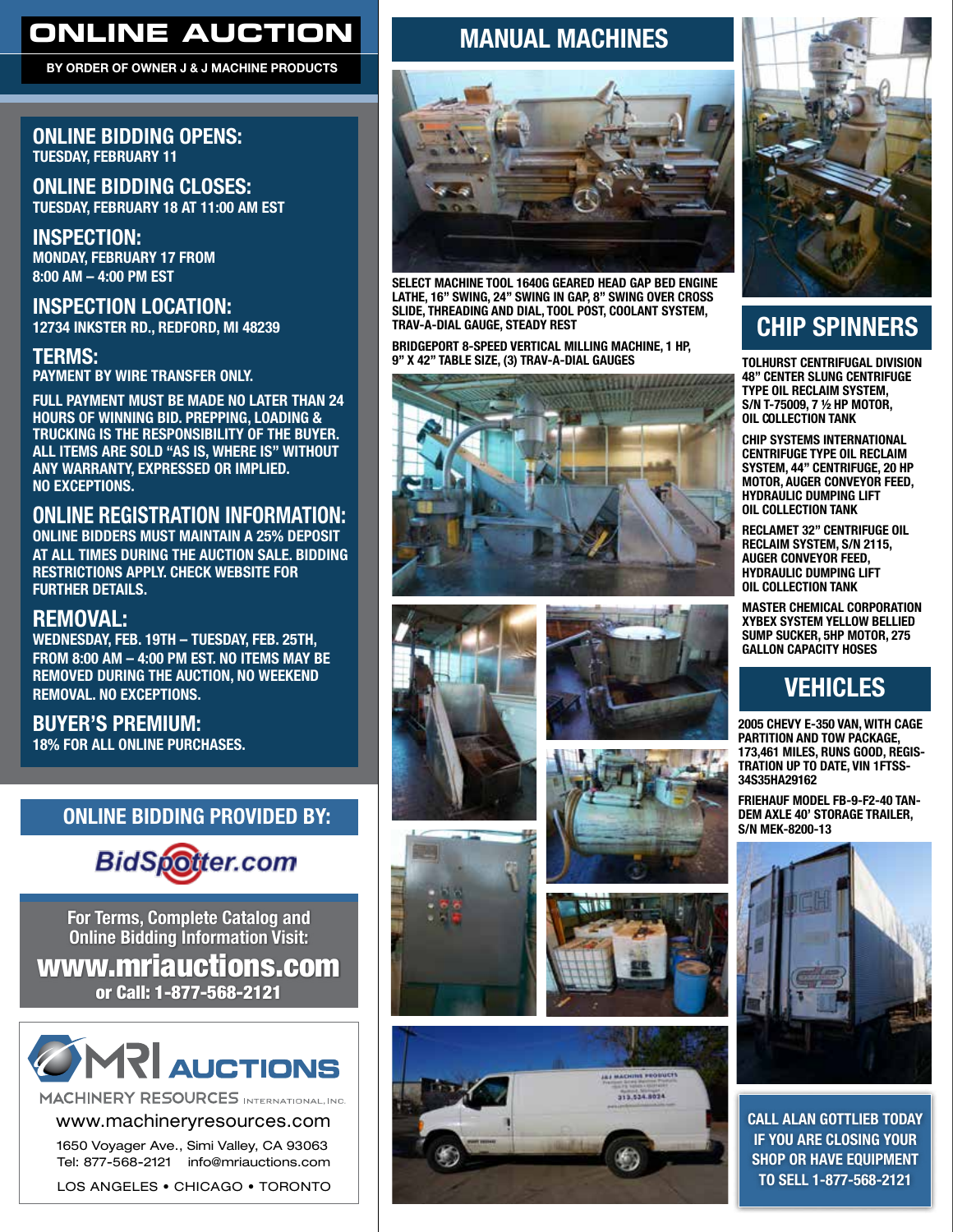### (28) DAVENPORT AND (2) ACME GRIDLEY AUTOMATIC SCREW AND BAR MACHINES























**ACME GRIDLEY 1" RAN-6 AUTOMATIC SCREW MA-CHINE, WITH PNEUMATIC CLUTCH. S/N C-23111-N**

**ACME GRIDLEY 1" RAN-6 AUTOMATIC SCREW MA-CHINE, WITH PNEUMATIC CLUTCH. S/N C-23759-N**

**LONG BED DAVENPORT MODEL B ¾" OVERSIZE 5-SPINDLE AUTOMATIC BAR MACHINE, S/N 9053M MISSING 1ST AND 2ND CROSS SLIDES**

**NOWAK REBUILD 1997 DAVENPORT MODEL B ¾" OVERSIZE 5-SPINDLE AUTOMATIC BAR MACHINE, S/N 5101, PICK OFF, 2 SLIDES, THREADING, AUGER TYPE CHIP CONVEYOR, STOCK REEL**

**(NOWAK REBUILD 2-2004) DAVENPORT MODEL B ¾" OVERSIZE 5-SPINDLE AUTOMATIC BAR MA-CHINE, S/N 3048, PICK OFF, 2 SLIDES, AUGER TYPE CHIP CONVEYOR; CO-SYNE SYSTEMS HYDRAULIC BAR FEED WITH ENCLOSURE, 3 HP MOTOR, S/N CS-1153-34, TOTAL CONTROL/PRO-FACE QUICK PANEL JR. II TOUCH SCREEN PLC SYSTEM**

**NOWAK REBUILD 1997 DAVENPORT MODEL B ¾" OVERSIZE 5-SPINDLE AUTOMATIC BAR MACHINE, S/N 8737, PICK OFF, 2 SLIDES, AUGER TYPE CHIP CONVEYOR, STOCK REEL**

**NOWAK REBUILD 1997 S/N 70 DAVENPORT MODEL B ¾" OVERSIZE 5-SPINDLE AUTOMATIC BAR MACHINE, S/N 6320, PICK OFF, 2-SLIDES, THREAD-ING, AUGER TYPE CHIP CONVEYOR, TRIVISION B.W. ROGERS HYDRAULIC BAR FEED WITH ENCLOSURE, 3 HP MOTOR, S/N 677056-12, TOTAL CONTROL/ PRO-FACE QUICK PANEL JR. II TOUCH SCREEN PLC SYSTEM**

**NOWAK 1993 REBUILD S/N 1 (FIRST EVER NOWAK DAVENPORT REBUILD), DAVENPORT MODEL B ¾" OVERSIZE 5-SPINDLE AUTOMATIC BAR MACHINE, S/N 2467, PICK OFF, 2 SLIDES, THREADING, AUGER TYPE CHIP CONVEYOR, CO-SYNE SYSTEMS HYDRAULIC BAR FEED WITH ENCLOSURE, 3 HP MO-TOR, S/N CS-11539-37, TOTAL CONTROL/PRO-FACE QUICK PANEL JR. II TOUCH SCREEN PLC SYSTEM**

**HUNDREDS OF BAR MACHINE SUPPORT PARTS TO INCLUDE BUT NOT LIMITED TO: 3RD & 4TH POSI-TION THREAD ROLLERS, CJ WINTER 3RD & 4TH PO-SITION TOOL ARM HOLDERS, AND SLIDES, ROTARY SLOTTERS, OUTER SPINDLE AND REAR BUSHING PICK OFF, COUNTERSINKS, THREADING SPINDLES, CROSS DRILLING ATTACHMENTS, SLIDES, NOWAK CLUTCHES AND BRAKE PARTS, SPINDLES, SHAFTS, BEARINGS, BURR SPINDLES WORM GEARS**

### **SUPPORT**

**STORAGE CONTAINER, 20 FT'**

**OLIVER OF ADRIAN MODEL HD21 TABLE MOUNTED DRILL & TOOL SHARPENER, S/N H3597, 25-HP 1,200**

**QUART-ZELL WEIGH-TRONIX MODEL PC-820 50 LB DIGITAL SCALE, S/N SRM1980138, 14" X 12" TABLE TOP PLATFORM, WITH 30" X 30" ABOVE GROUND DRIVE ON PLATFORM**

**GENERAL ELECTRONICS SYSTEMS – METRO SCALE CO. MODEL BSLC II-A 10-DIGITAL 10,000 LB CAPACITY SCALE, S/N 912087, METRO SCALE CO MODEL SP-2000 WEIGHT PRINTER 48" X 48" ABOVE GROUND PLATFORM**

**QUINCY COMPRESSOR/ DRIVE MOTOR S/N 390-13-358400L**

**BOSTITCH MODEL FC95 ELECTRIC BOX STAPLER, S/N 746-1**

**PALLET RACKS • BAR STOCK RACKS • CHIP CARTS • PALLET JACK • HAND TRUCKS • DIGITAL SCALES • HEAVY DUTY SHOP TABLES, STOOLS, AND LOCKERS**